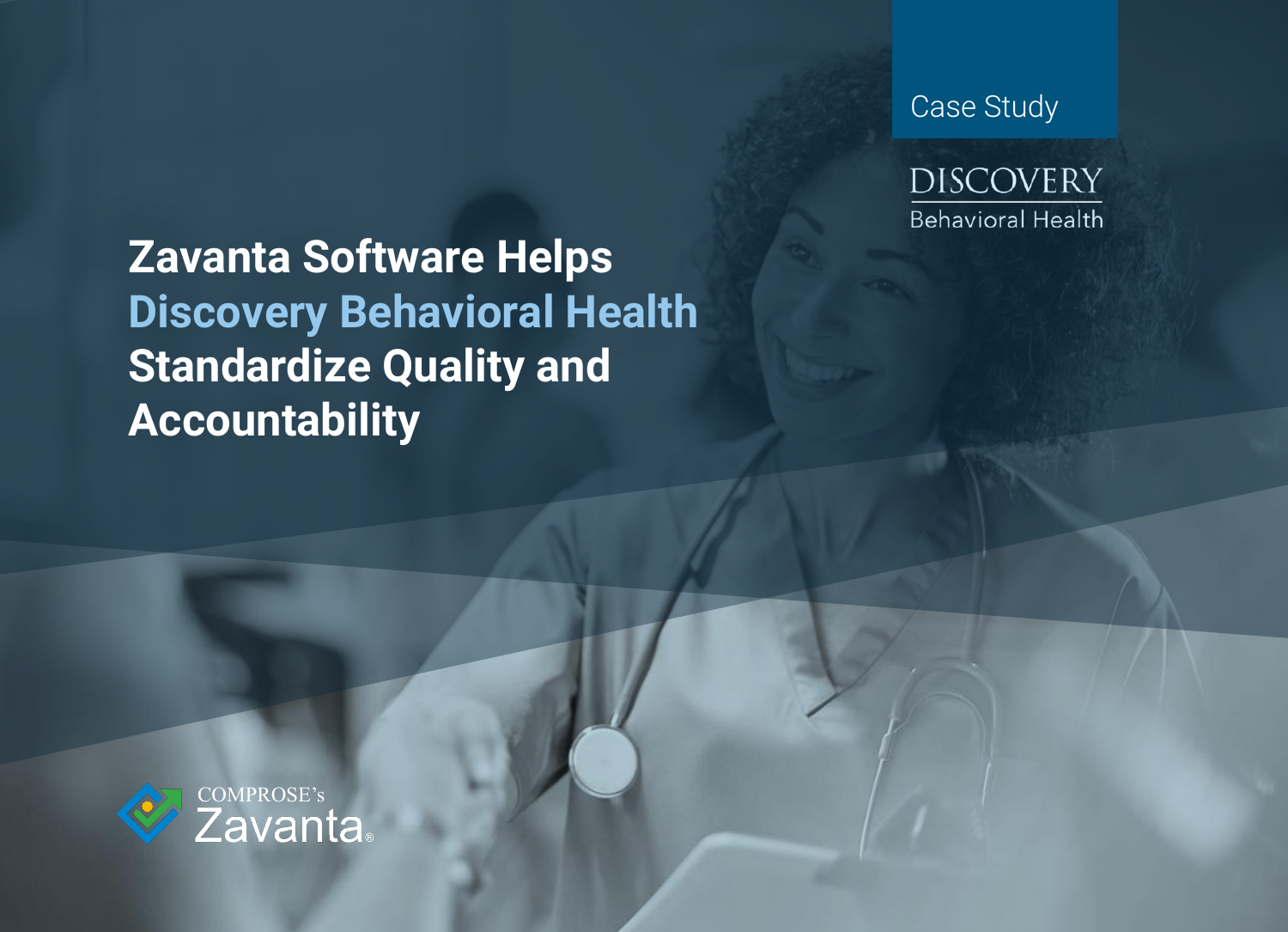# **EVERYONE DESERVES** TO LIVE HAPPY, REWARDING LIVES.



### **DISCOVERY Behavioral Health**

Discovery Behavioral Health is an expanding network of the finest Mental Health, Substance Abuse and Eating Disorder treatment centers, whose mission is "To save lives with compassionate treatment, evidenced-based care, and an unwavering alliance among staff, patients, families, and communities."

For more information visit: <https://discoverybehavioralhealth.com/>

In this vital arena of service, people matter. Not only those who come to our facilities for life-saving treatment, but also our experienced professional administrators and staff whose unflinching goal is to help every client attain lasting health and full recovery.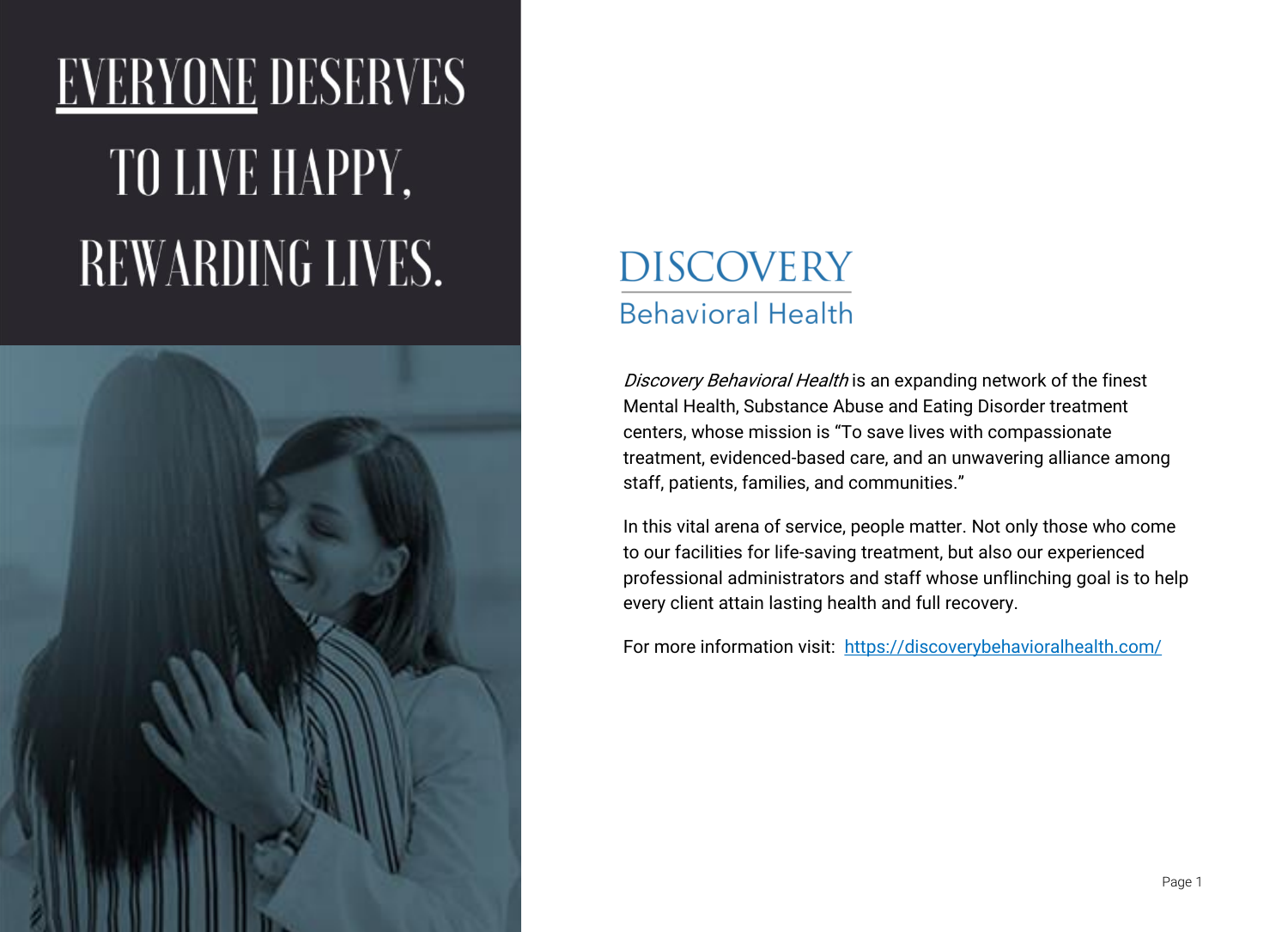## Maintaining quality care during a major expansion.

(and during a pandemic)

Discovery Behavioral Health is going through a huge growth spurt. Maintaining a high level of quality care is critical because human lives are at stake. Accomplishing this during a pandemic makes things even more challenging.

How are they managing it all? According to Karen McDonald, Director of Quality Management, "It's all about efficiency and providing a framework for accountability."

Karen monitors the organization's policies and procedures. "Policies and Standard Operating Procedures have a major impact on Discovery Behavioral Health's business and 1700 employees. These are our standards and are key to ensuring that everyone is accountable.

### **Before Zavanta, our policies and SOPs were MS Word based and maintained by each division.**

Each department created and maintained their own policy sets in MS Word. This proved to be inefficient as we grew as a company. Having a web -based system is not only more efficient and effective, it ensures that every employee is viewing the current version of any policy."



Business Challenge:

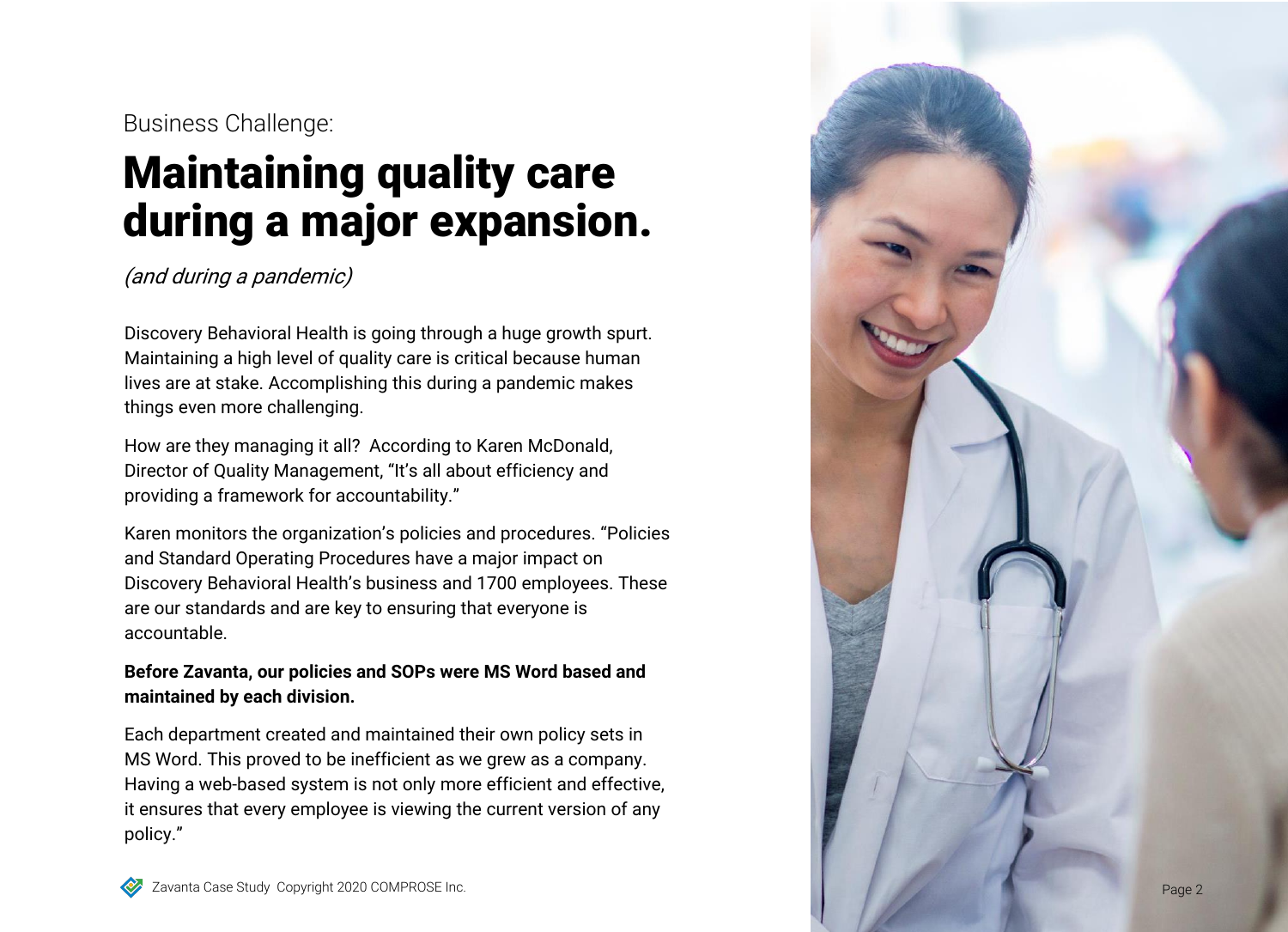## Accountability is now front and center

"The standardization that Zavanta provided was a big gain for us. Zavanta has helped everyone be more accountable.

Zavanta also helped us stay on top of our COVID response as the CDC made changes. When COVID-19 hit, we were able to quickly update our policies and procedures and create process flows and response protocols whenever the CDC changed their guidelines.

During our accreditation process, we are more organized and present requested policies in a much more effective manner.

End users have really loved the web-based Portal that Zavanta auto-generates. Its the first time they have had everything in one place. Managers and employees at our various locations have been very receptive."



Post Zavanta:

### K A R E N M c D O N A L D

Director of Quality Management, Clinical Services & Quality Management

### "COMPROSE staff is wonderful. Everyone is very responsive.

### Everything about Zavanta is user-friendly."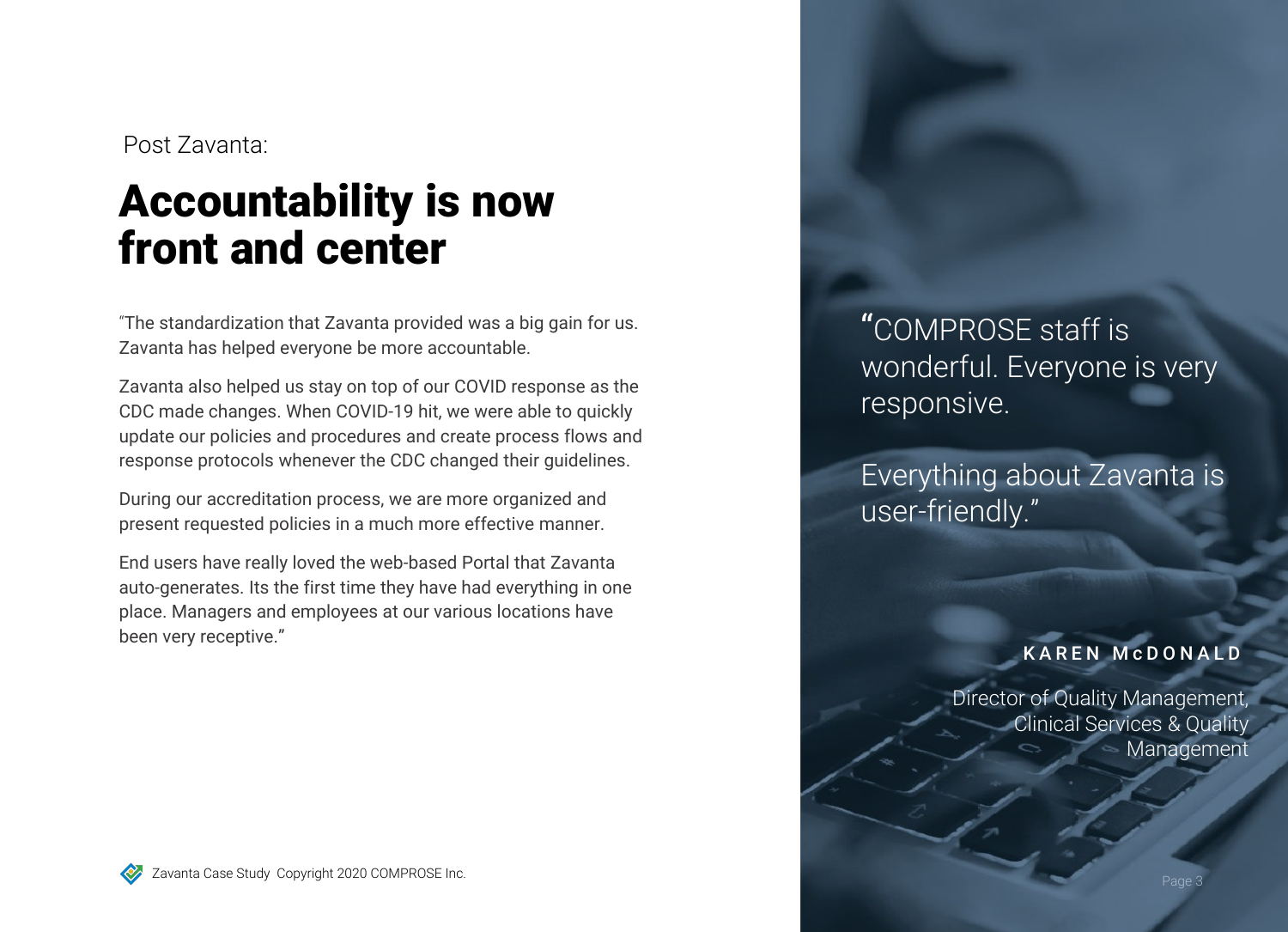"I love that we can see analytics like the top three search terms. Having this data gives us insights into how we can improve our communications and pinpoint areas where people need help."

"We use Zavanta's Read Verify [attestation] everyday. We also use Zavanta's testing and quiz feature. To date we are reporting a 100% score in our staff competency testing."



Zavanta Case Study Copyright 2020 COMPROSE Inc.

### Analytics **Read Verify & Testing Filters & reporting**

Ø

Gel Stated

How can we help you today?

ä

Documents

"With Zavanta's filter feature we can easily pull out information using different criteria such as statespecific policies. The organization Zavanta provides has increased our efficiency."

etoa & Admin Function

### Zavanta Feature Highlights